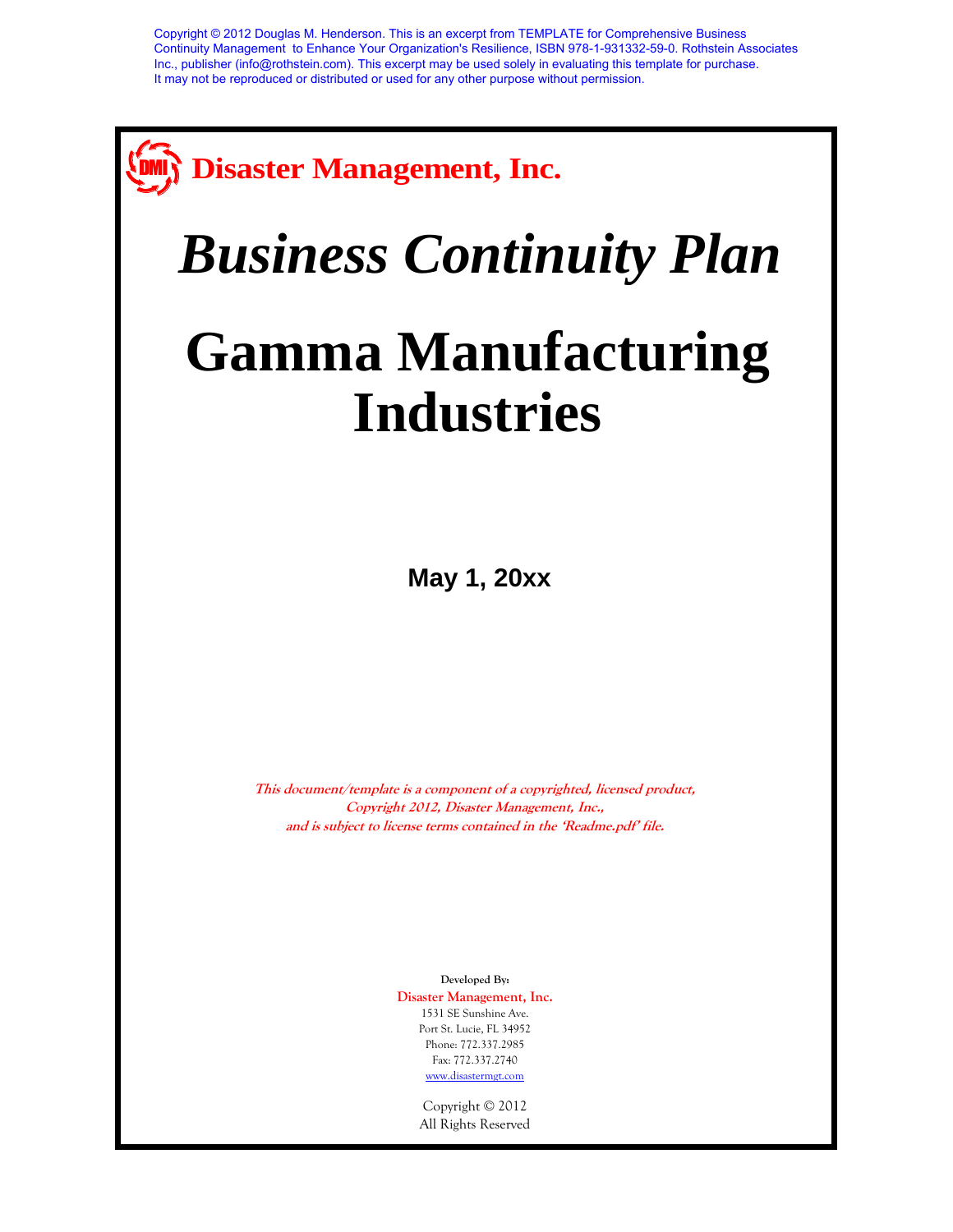Copyright © 2012 Douglas M. Henderson. This is an excerpt from TEMPLATE for Comprehensive Business<br>Continuity Management to Enhance Your Organization's Resilience, ISBN 978-1-931332-59-0. Rothstein Associates<br>Inc., publish

Gamma Manufacturing Industries BCP

## **Index**

| 7.  |  |  |  |  |
|-----|--|--|--|--|
| 8.  |  |  |  |  |
| 9.  |  |  |  |  |
| 10. |  |  |  |  |
| 11. |  |  |  |  |
| 12. |  |  |  |  |
| 13. |  |  |  |  |
| 14. |  |  |  |  |
| 15. |  |  |  |  |
| 16. |  |  |  |  |
| 17. |  |  |  |  |
| 18. |  |  |  |  |
| 19. |  |  |  |  |
| 20. |  |  |  |  |

| 24. |  |  |  |
|-----|--|--|--|
|     |  |  |  |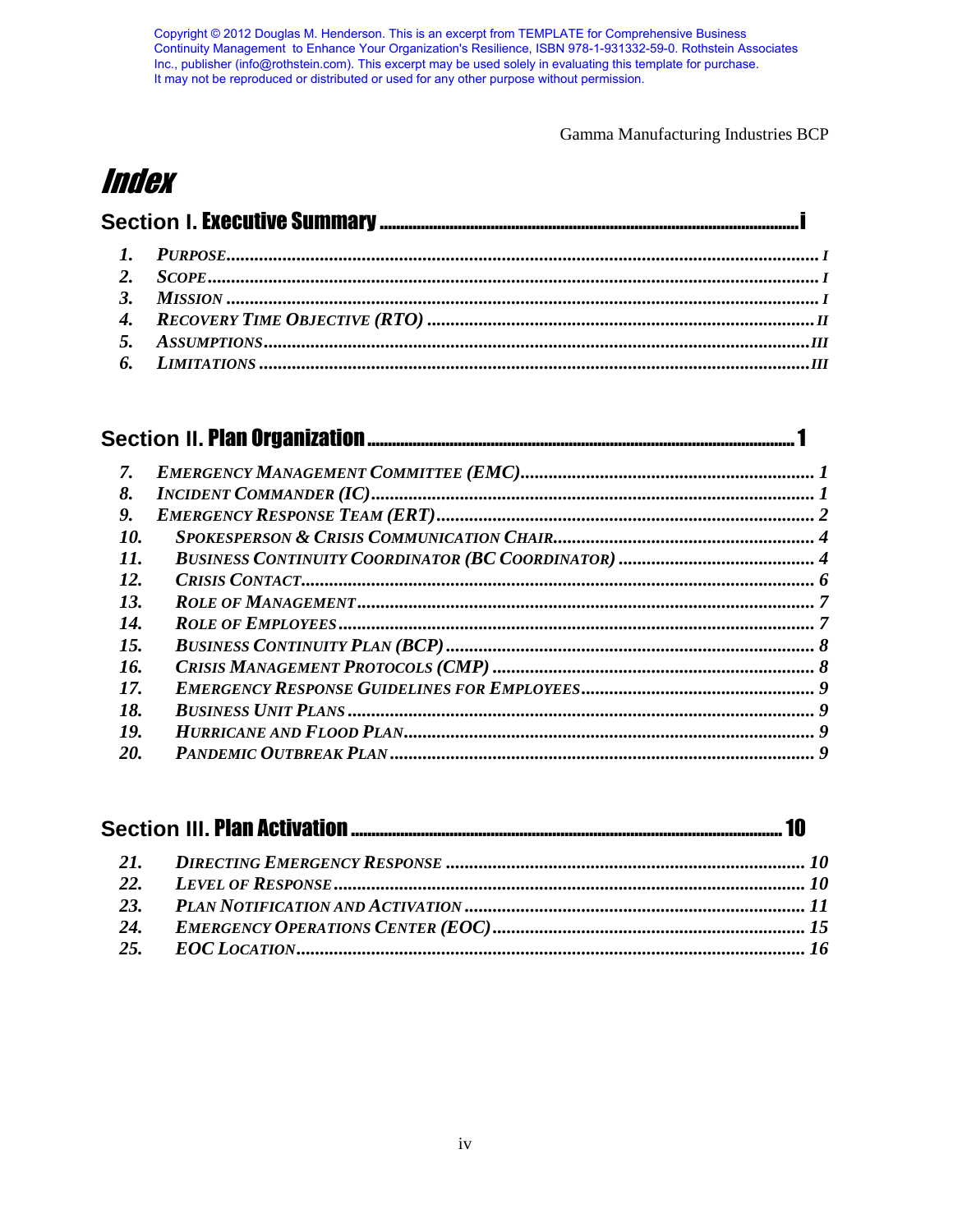Gamma Manufacturing Industries BCP

| 26. | <b>EMERGENCY RESPONSE AND BUSINESS CONTINUITY &amp; RECOVERY  17</b> |  |
|-----|----------------------------------------------------------------------|--|
| 27. |                                                                      |  |
| 28. |                                                                      |  |
| 29. | ACTIONS DURING AND IMMEDIATELY FOLLOWING THE CRISIS STRIKE 20        |  |
| 30. |                                                                      |  |
| 31. |                                                                      |  |
| 32. |                                                                      |  |

### **Section VII.** Business Operations and Resource Requirements ............................35

| 38. |                                                                       |  |
|-----|-----------------------------------------------------------------------|--|
| 39. | <b>BUSINESS UNITS (SUPPORT DEPARTMENTS AND OPERATIONAL GROUPS) 36</b> |  |
| 40. |                                                                       |  |
| 41. |                                                                       |  |
| 42. |                                                                       |  |
| 43. |                                                                       |  |
| 44. | <b>RESOURCE REQUIREMENTS - GENERAL BUSINESS OPERATIONS  48</b>        |  |
| 45. |                                                                       |  |
| 46. |                                                                       |  |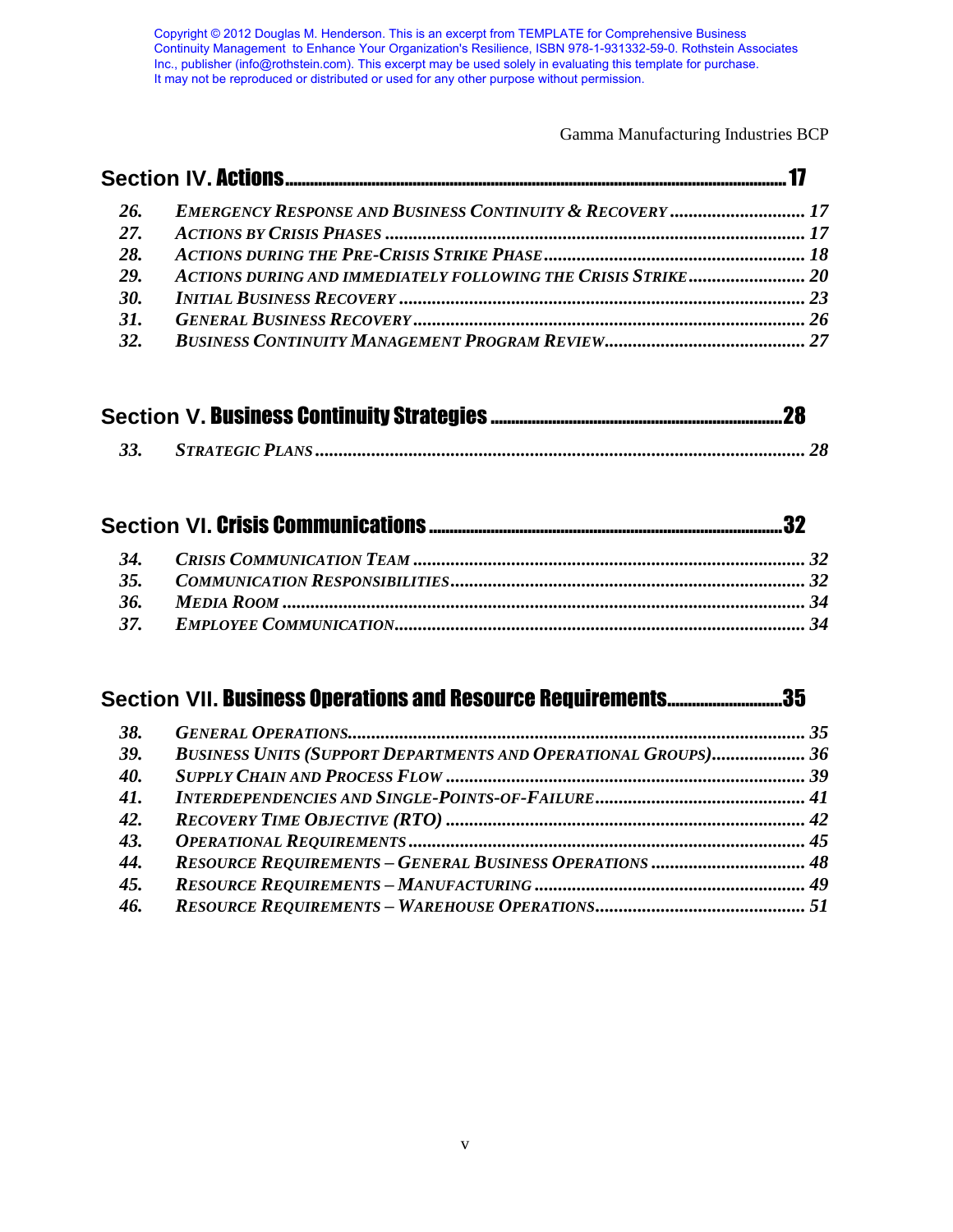Gamma Manufacturing Industries BCP

| 48. |  |  |
|-----|--|--|
|     |  |  |
|     |  |  |
|     |  |  |

### **Section IX.** Appendices ...............................................................................................................59

|     | .75                                                                  |  |  |
|-----|----------------------------------------------------------------------|--|--|
| 60. |                                                                      |  |  |
| 61. |                                                                      |  |  |
| 62. |                                                                      |  |  |
| 63. |                                                                      |  |  |
| 64. |                                                                      |  |  |
| 65. | ATTACHMENT F-EOC SPECIFICATIONS, EQUIPMENT & SUPPLIES 89             |  |  |
| 66. |                                                                      |  |  |
| 67. |                                                                      |  |  |
| 68. |                                                                      |  |  |
| 69. |                                                                      |  |  |
| 70. |                                                                      |  |  |
| 71. |                                                                      |  |  |
| 72. | ATTACHMENT M - HAZARDOUS MATERIAL SAFETY RESPONSIBILITIES 98         |  |  |
| 73. | ATTACHMENT N - FLOOR PLANS, DIAGRAMS AND ARCHITECTURAL DRAWINGS 99   |  |  |
| 74. |                                                                      |  |  |
| 75. |                                                                      |  |  |
| 76. |                                                                      |  |  |
| 77. |                                                                      |  |  |
| 78. | <b>ATTACHMENT S - EMERGENCY RESPONSE GUIDELINES FOR EMPLOYEES 99</b> |  |  |
| 79. | ATTACHMENT T-INFORMATION TECHNOLOGY DISASTER RECOVERY PLAN 99        |  |  |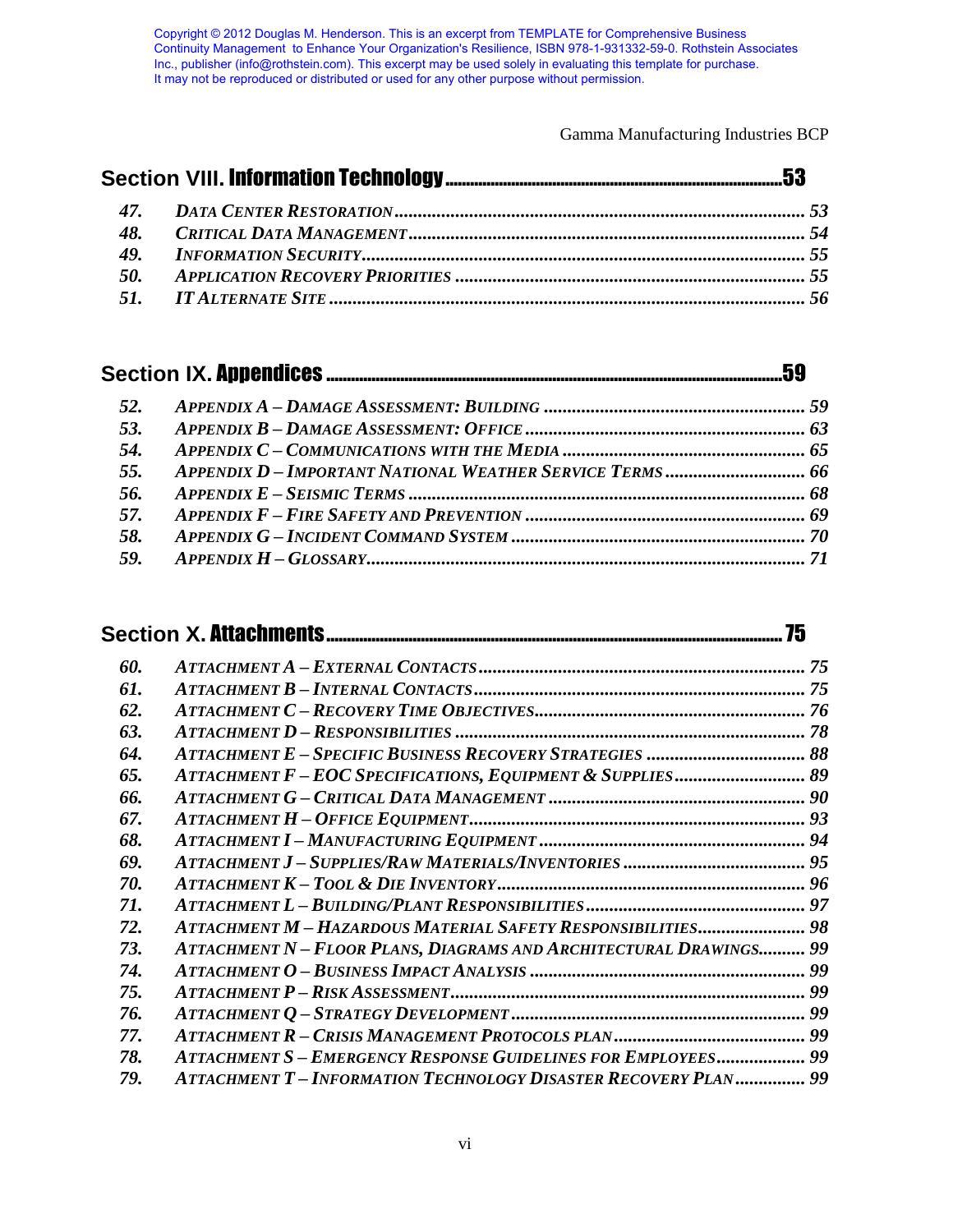Gamma Manufacturing Industries BCP

## **Section II. Plan Organization**

#### **Concept of Operation**

#### *7. Emergency Management Committee (EMC)*

The Emergency Management Committee (EMC) is an assemblage of executive-level management who manages crisis events and makes crisis-related strategic decisions. The responsibilities of this body include:

- Gather facts and analyze conditions.
- Allocate and direct the distribution of resources.
- Request needed resources that are internally unavailable but are available from outside sources.
- Responsible for final BCM approval and for final policy decisions.
- Make strategic decisions during a crisis.

The EMC is chaired by the CEO and comprised of the following members:

#### **EMC Members**

- *CEO*
- *COO (VP Manufacturing)*
- *CFO*
- *VP Supply Chain Management*
- *VP Sales & Customer Service*
- *VP HR*
- ●

#### *8. Incident Commander (IC)*

The Incident Commander is a senior member of the EMC and is in-charge of the Emergency Response Team. The Incident Commander is the individual responsible for the command and control of all aspects of a crisis. Clearly the Incident Commander has the authority to make quick decisions in critical situations.

The actual Incident Commander will be the available individual who is highest on the Chain-of-Command order. The Incident Commander is the highest available person on the following list: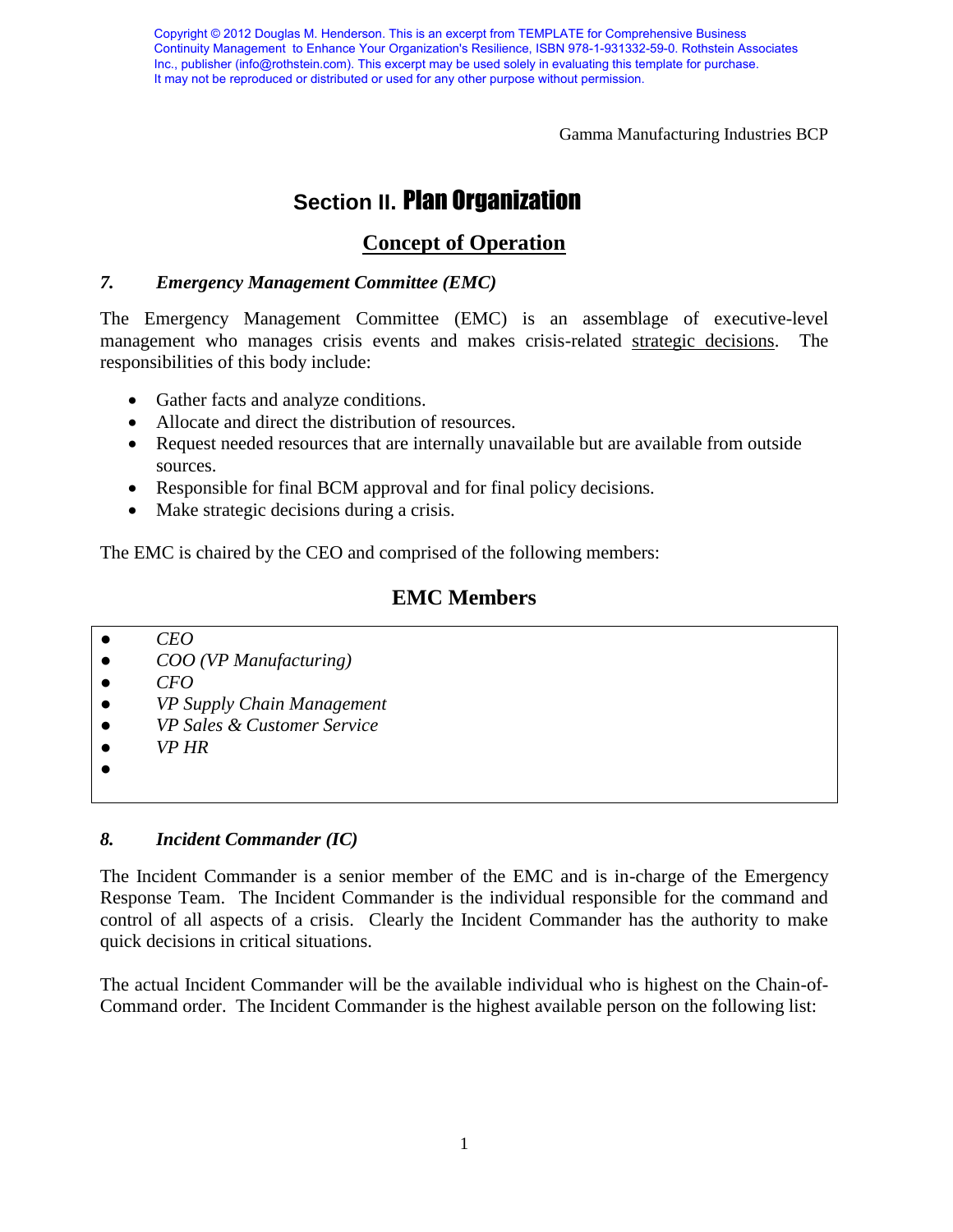Gamma Manufacturing Industries BCP

#### **Incident Commander and Chain-of-Command**

#### *1. COO (VP Manufacturing)*

|            | Phone  | Office: 002                                                                                                              | Home: (404) 111-2222       |
|------------|--------|--------------------------------------------------------------------------------------------------------------------------|----------------------------|
|            | Cell   | (404) 111-3333                                                                                                           |                            |
|            | E-mail | coo@gamma_mi.com                                                                                                         |                            |
|            |        |                                                                                                                          |                            |
|            |        |                                                                                                                          |                            |
|            | Phone  | Office: 003                                                                                                              | Home: (404) 222-2222       |
|            | Cell   | (404) 222-3333                                                                                                           |                            |
|            | E-mail | vpscm@gamma_mi.com                                                                                                       |                            |
| <b>CEO</b> |        |                                                                                                                          |                            |
|            |        |                                                                                                                          |                            |
|            | Phone  | Office: 001                                                                                                              | Home: (404) 111-1111       |
|            | Cell   | (404) 111-1234                                                                                                           |                            |
|            | E-mail | $ceo@gamma_mma_m$ <i>i.com</i>                                                                                           |                            |
| 4. CFO     |        |                                                                                                                          |                            |
|            |        |                                                                                                                          |                            |
|            | Phone  | <i>Office: 004</i>                                                                                                       | Home: (404) 444-4444       |
|            | Cell   | (404) 444-5555                                                                                                           |                            |
|            | E-mail | <u>cfo@gamma_mi.com</u>                                                                                                  |                            |
|            |        | <b>Contact Information:</b><br><b>Contact Information:</b><br><b>Contact Information:</b><br><b>Contact Information:</b> | VP Supply Chain Management |

#### *9. Emergency Response Team (ERT)*

At the direction of the Incident Commander, the Emergency Response Team (ERT) is responsible for the execution of the BCM program during a crisis. The Emergency Response Team reports directly to the EMC via the Incident Commander. The ERT is organized under the Incident Command System headed by the Incident Commander and comprised of management personnel representing areas of the business that have critical responsibilities. The ERT includes both primary and alternate members. Alternate members direct and execute their responsibilities in the absence/unavailability of the primary member.

All primary and alternate members need to be knowledgeable of overall BCM operations. Members must also be available during a crisis. ERT members and/or ERT alternate members are required to attend annual plan exercises organized by the BC Coordinator.